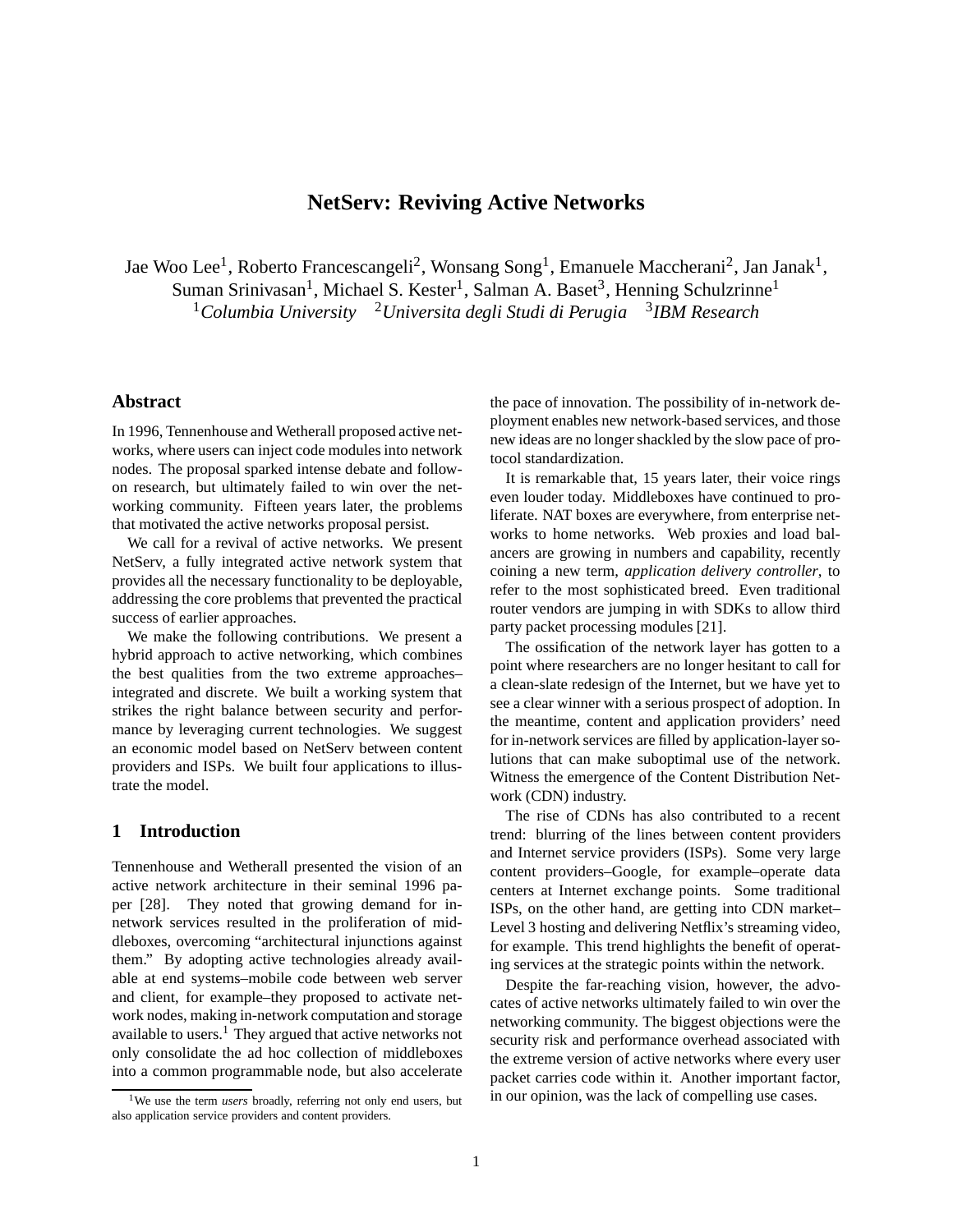We call for a revival of active networks. Active networking was ahead of its time when it was proposed, but we believe its time has arrived. We claim that the technology advances in the past fifteen years provides a solid ground on which we can design an active networking system that strikes the right balance to address both security and performance concerns. Moreover, we observe that active networks present a compelling use case in today's Internet economy.

We present NetServ, a fully integrated active network system that provides all the necessary functionality to be deployable, addressing the core problems that prevented the practical success of earlier approaches. Our contribution can be summarized in terms of resolving the following three conflicts:

- **Integrated vs. Discrete** We present a hybrid approach that combines the best qualities from the two extreme approaches to active networking.
- **Security vs. Performance** We built a working system that strikes the right balance between security and performance by leveraging the current technologies.
- **Content provider vs. ISPs** We suggest an economic model on top of the newly available in-network resources between content providers and ISPs. We built four applications to illustrate the model.

We elaborate on the three conflicts in Section 2. Section 3 describes the resulting architecture meeting the goals and challenges. Section 4 describes our implementation on Linux. In Section 5, we expand on the security issues. In Section 6, 7, 8, we describe our four sample applications, talk about our activities on GENI, and discuss some issues regarding the deployment of the applications. In Section 9, we evaluate our Linux implementation. Section 10 describes the OpenFlow extension of NetServ, which addresses the performance limitation of our Linux implementation. Sections 11 discusses related work. We conclude in Section 12.

## **2 Goals and Challenges**

### **2.1 Integrated vs. Discrete**

Active networking proposed two approaches to programming the network. In the *integrated* approach, every packet contains user code that is executed by the network nodes through which the packet travels. Many researchers attribute the ultimate demise of active networks to the security risk and performance overhead associated with user packets carrying code.

In the more conservative *discrete* approach, network nodes are programmed by out-of-band mechanisms which are separate from the data packet path. In other words, the discrete active network nodes are programmable routers. Indeed, since the active network proposal, the research community has seen many programmable router proposals [11,18,20,22] which are either considered a platform for active networking, or at least heavily influenced by it.

Notwithstanding the general view that associates programmable routers with active networks, we do not consider typical programmable routers an adequate platform to realize the active network vision. Typical uses of programmable routers center around the network functions required by the network operators, like QoS, firewall, VPN, IPsec, NAT, web cache, and rate limiting. The variety and sophistication of available services on programmable routers is a boon for network management, but it is far from the active network vision, where users inject custom functionality into the network. In fact, we argue that programmable routers, despite their root in active networks, compound the problem that motivated active networks in the first place: proliferation of middleboxes.

NetServ aims to be the vehicle to bring back the active networking vision, not just another programmable router. NetServ must provide a mechanism to inject user code into the network. At the same time, we cannot repeat the same failure by adopting the integrated approach.

We take a hybrid approach. Like the discrete approach, we separate the data path and the control channel through which the network nodes are programmed. Like the integrated approach, however, it is the user who programs the network nodes. A user sends an on-path signaling message towards a destination of his interest, which will trigger the NetServ nodes on-path to download the user's code module and install it dynamically.

### **2.2 Security vs. Performance**

The user-driven software installation made security our top priority. Unlike previous programmable routers that ran service modules in (or very close to) kernel space for fast packet processing, NetServ runs modules in user space. Specifically, user modules are written in Java and executed on Java Virtual Machines (JVMs). A NetServ node hosts multiple JVMs, one for each user.

Our choice of user space execution and JVM allows us to leverage the decades of technology advances in operating systems, virtualization, and Java. NetServ makes use of isolation and resource control mechanisms available in all layers: OS-level virtualization, process control, Java 2 security, and the OSGi component framework. We discuss resource control and isolation further in Section 5.

Running service modules in user space, and in Java on top of that, inevitably raises the eyebrows of performance-minded critics. In Section 9, we explore the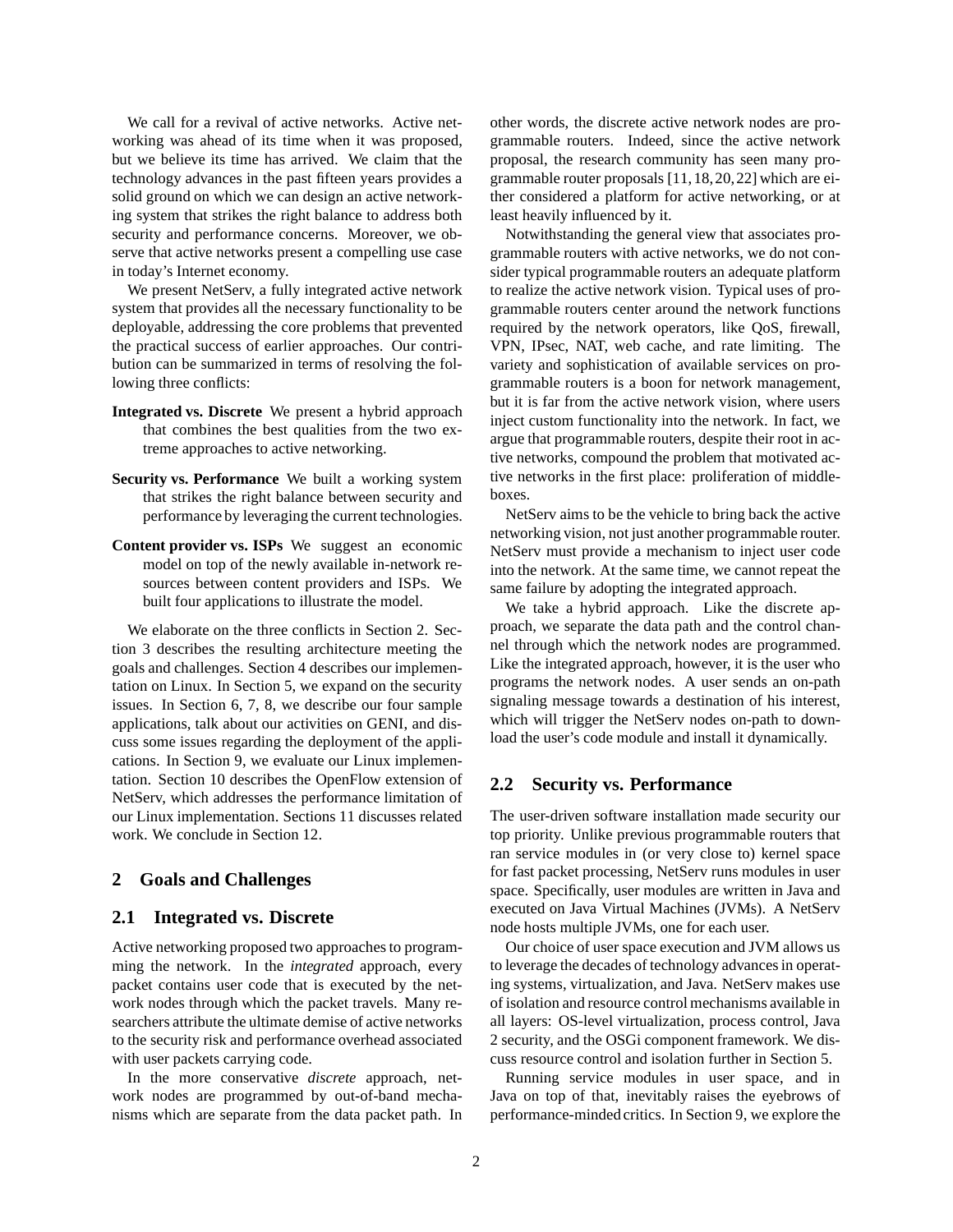most worrisome case, namely, a Java service module sitting in the fast data path, and performing deep packet inspection (DPI) and modification. Every processed packet incurs the overhead of kernel packet filter, kernel-to-user (and back) transitions, transfer from native to Java code, and application code running in JVM. The evaluation of our Linux-based implementation shows that the overhead is indeed significant, but not prohibitively so.

Our real defense against performance-related criticisms is the multi-box lateral expansion of NetServ using the OpenFlow [24] forwarding engine, described in Section 10. In this extended architecture, multiple Linux-based NetServ nodes are attached to an OpenFlow switch, which provides a physically separate forwarding plane. The scalability of user services is no longer limited to a single NetServ box.

We do not claim to have invented any of the individual technologies that we use for NetServ. Our challenge, and thus our contribution, lies in combining the technologies to strike the right balance between security and performance, culminating in a fully-integrated active network system that can be deployed on the current Internet while remaining true to the original active networking vision.

## **2.3 Content providers vs. ISPs**

We identify two Internet actors that are currently in a tussle, and suggest a way to use NetServ to enter into an economic alliance. We have already noted that the lines between content providers and ISPs are blurring, which highlights the importance of occupying strategic points in the network. Those strategic points are often at the network edge. Content providers are motivated to operate at the network edge, close to end users, as evidenced by the success of CDN operators like Akamai.

The network edge belongs to a particular type of ISPs, often called *eyeball* ISPs. As opposed to *content* ISPs who provide hosting and connectivity to content providers, *eyeball* ISPs provide last-mile connectivity to end users. It has been noted that eyeball ISPs wield increased bargaining power in peering agreements because they *own* the eyeballs [12]. We argue that their presence at the network edge is another powerful asset. The edge routers of eyeball ISPs, due to their proximity to end users, are excellent candidates for NetServ nodes that can host cached content and custom service modules for content and application providers. For content providers, a large number of NetServ nodes spread out at the network edge would create an attractive alternative to CDNs. For eyeball ISPs, a cluster of NetServ nodes at the network edge provide another source of revenue.

We envision that the economic alliance between content providers and ISPs will be facilitated by brokers who aggregate resources from different ISPs, arrange re-



Figure 1: NetServ node architecture.

muneration, and possibly provide value-added services. This is already happening in cloud computing.

In Section 6, we describe four sample applications that we have built in order to illustrate this opportunity. Building those applications had an interesting consequence on the NetServ architecture. Some of our application scenarios require that a user service module running on NetServ not only perform packet processing, but also provide traditional end-to-end network services. The end result is that a NetServ application module can be a *packet processing application module* that sits in the data path, a *server application module* that uses the TCP/IP stack in the traditional way, or a combination of both. We consider this trait yet another way we conform to the active networking vision, or possibly even extend it, as we aim to eliminate the distinction between routers and servers. User code simply runs everywhere.

# **3 Architecture Overview**

Figure 1 depicts the architecture of a NetServ node. The service modules, represented as ovals, run in a virtual execution environment. The virtual execution environment provides a basic API as a building block layer, consisting of preloaded modules.

We took heed of Calvert's reflection on active networking in 2006 [10]. He noted that "late binding"–i.e., leaving things unspecified–did not help the case. We picked the JVM as the execution environment for service modules to achieve service mobility and a platformindependent programming interface. Java is the natural choice today. No other technology matches its maturity, features, track record of large-scale deployments, extensive libraries and wide-spread use among developers.

The execution environments communicate with the packet transport layer. The packet transport layer provides the TCP/IP stack for server application modules. For packet processing application modules, the packet transport layer provides a mechanism to filter IP packets and route them to appropriate modules.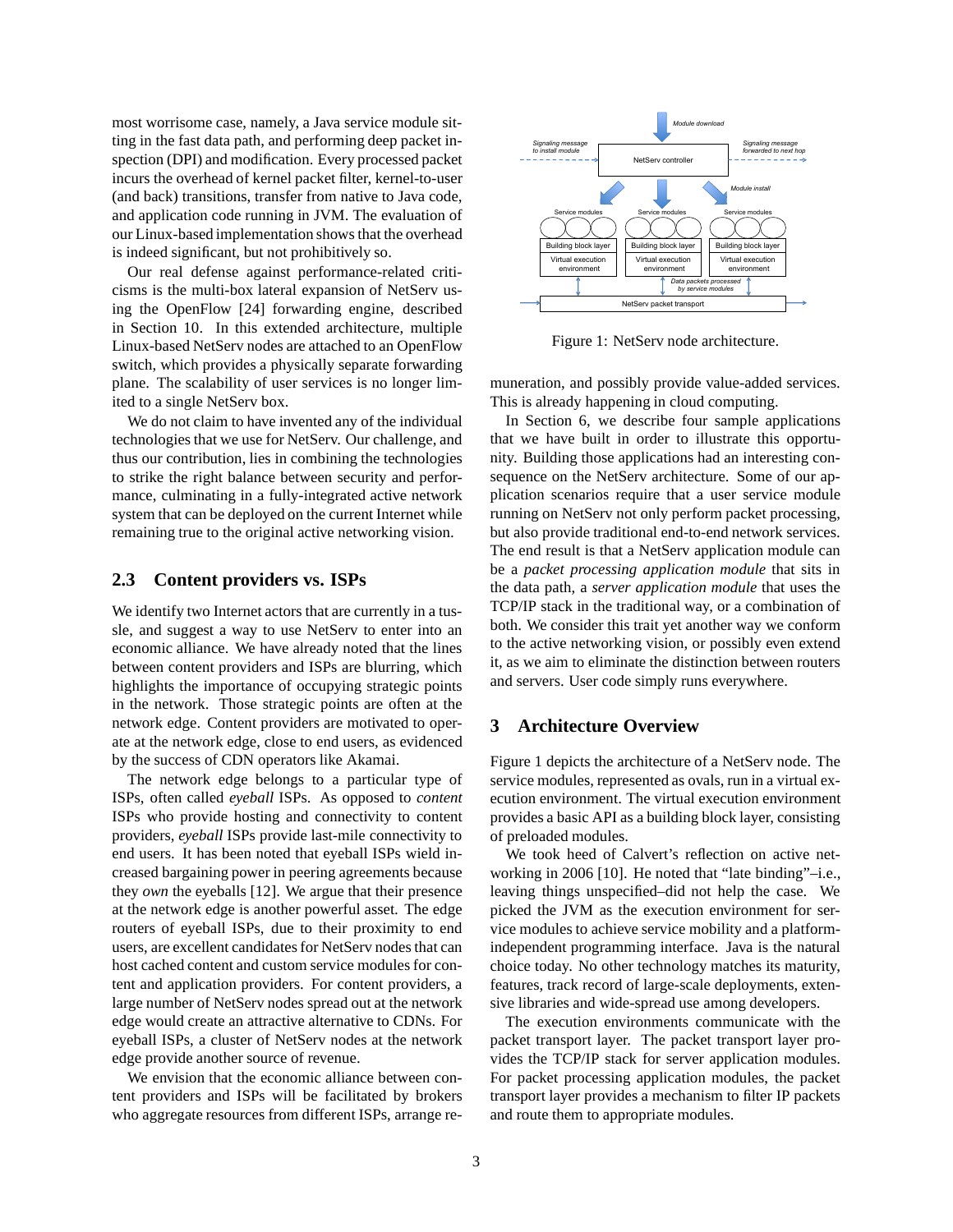

Figure 2: Deploying modules on a NetServ node.

The NetServ controller downloads and installs an application module when it receives a signaling message. A user sends a signaling message towards a destination of his interest. Every NetServ node on-path intercepts the message, takes an appropriate action, and forwards it to the next hop.

Figure 2 places a NetServ node in a broader context of an end-to-end service. (1) End user requests are received by a content provider's server, triggering signaling from the server. (2) As a signaling message travels towards an end user, it passes through a mixture of regular IP routers and NetServ-enabled routers between the content provider and the user. Regular IP routers simply forward the message towards the destination. (3) When the message passes through a NetServ router, however, it causes the NetServ router to download and install an application module from the content provider. The exact condition to trigger signaling and what the module does once installed will depend on the application. For example, a content provider might send a signal to install a web caching module when it detects web requests above a predefined threshold. The module can then act as a transparent web proxy for downstream users. We will describe four specific examples of this application scenario in Section 6.

# **4 Implementation**

We implemented the NetServ architecture on Linux. We released source  $\text{code}^2$  in conjunction with a NetServ tutorial we gave at the  $11<sup>th</sup>$  GENI Engineering Conference (GEC11). We will continue to release new versions of our software and give NetServ tutorials at future GECs.

Figure 3 describes our Linux implementation. The arrow at the bottom labeled "signaling packets" indicates the path a signaling packet takes. The packet is intercepted by the signaling daemons, which unpack the signaling packet and pass the contained message to the Net-Serv controller. The controller acts on the message by issuing commands to the appropriate service containers,



Figure 3: Linux implementation.

to install or remove a module, for example.

Service containers are user space processes with embedded JVMs. Each container holds one or more application modules created by a single user. The JVMs run the OSGi module framework [4]. Thus, the application modules installed in service containers are OSGicompliant JAR files known as *bundles*. The OSGi framework allows bundles to be loaded and unloaded while the JVM is running. This enables a NetServ container to install and remove application modules at runtime.

The two circles on the upper-right service container are server application modules, sending and receiving normal TCP/IP packets labeled "client-server data packets." The two circles on the lower-left container are packet processing application modules. The arrow labeled "forwarded data packets" shows how an incoming packet is routed from the kernel to a user space container process. The packet then visits the two packet processing modules in turn before being pushed back to the kernel.

We provide a detailed description of each part of Figure 3 in the following subsections.

# **4.1 Signaling**

We use on-path signaling as the deployment mechanism. Signaling messages carry commands to install and remove modules, and to retrieve information–like router IP address and capabilities–about NetServ routers onpath. We use the Next Steps in Signaling (NSIS) protocol suite [17], an IETF standard for signaling. NSIS consists of two layers: a generic *signaling transport* layer and an application-specific *signaling application* layer.

The two boxes in Figure 3, labeled "GIST" and "Net-Serv NSLP," represent the two NSIS signaling layers used in a NetServ node. GIST, the General Internet Signalling Transport protocol [27], is an implementation of the transport layer of NSIS. GIST is a soft state protocol that discovers other GIST nodes and maintains associations with them in the background, transparently providing this service to the upper signaling application layer.

 $^{2}$ http://www.cs.columbia.edu/irt/project/netserv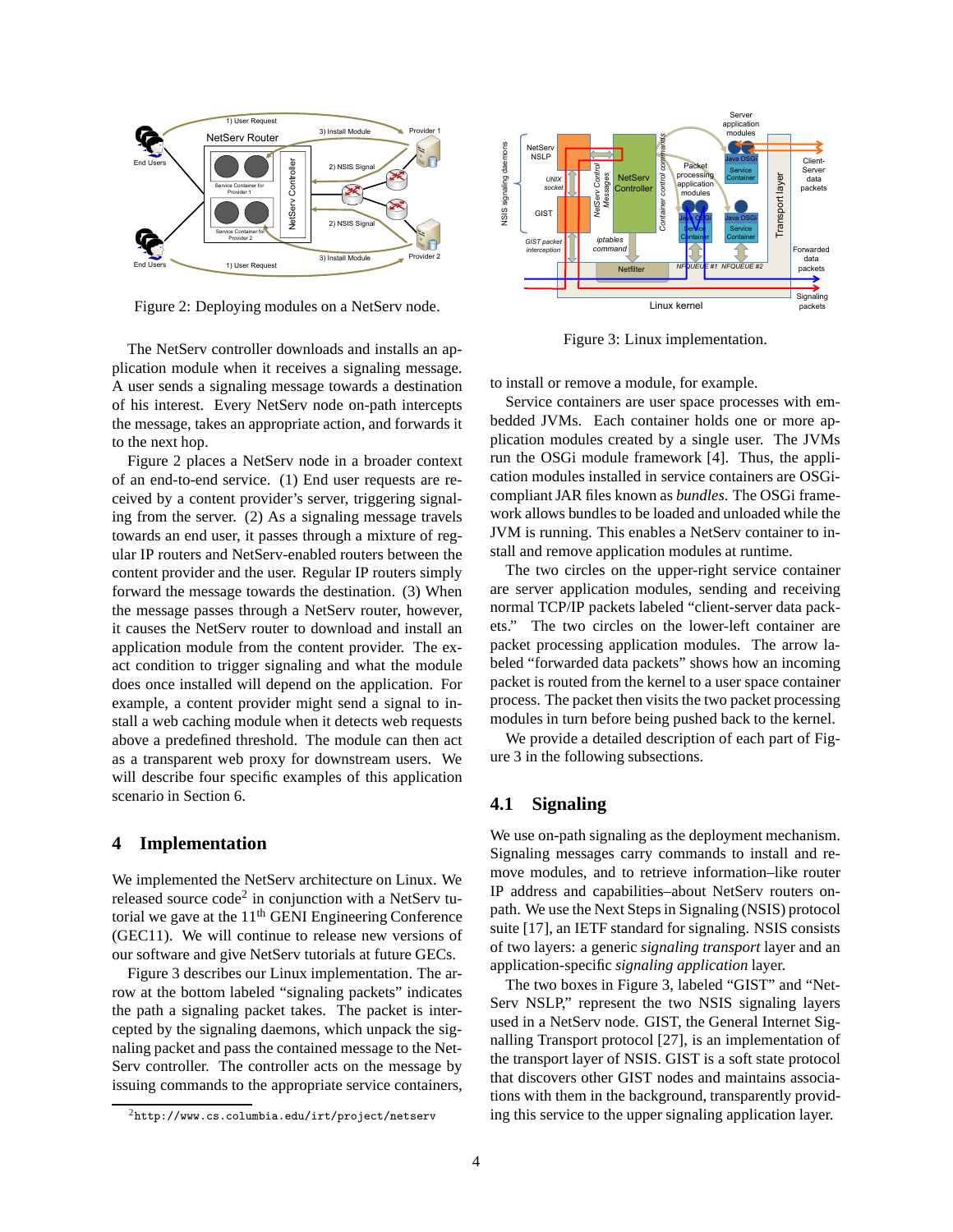

Figure 4: A SETUP message.



Figure 5: Request and response exchange.

NetServ NSLP is the NetServ-specific application layer of NSIS. It contains the signaling logic of NetServ and relays messages to the NetServ controller. The current implementation of the NetServ signaling daemons is based on NSIS-ka [3].

There are two kinds of NetServ signaling messages: requests and responses. Typically, a content provider's server sends a request toward an end user. The last onpath NetServ node generates a response to the server.

There are three types of NetServ requests: SETUP, REMOVE, and PROBE. The SETUP message is used to install a module on the NetServ nodes on-path. The REMOVE message uninstalls it. The PROBE message is used to obtain the NetServ nodes' statuses, capabilities, and policies. Figure 4 shows an example of a SETUP message. It requests that an application module called Net-Monitor be downloaded from the given URL, installed in the packet path to process UDP packets for port 5060, and automatically removed after 3600 seconds. Our companion technical report [23] contains a listing of the currently supported header fields in request messages.

Figure 5 shows how response messages are generated at the last node and returned along the signaling path back to the requester. The responses to SETUP and REMOVE requests simply acknowledge the receipt of the messages. A response to a PROBE request carries the probed information in the response message. As the message transits NetServ nodes alone the return path, each node adds its own information to the response stack in the message. The full response stack is then delivered back to the requester. Figure 5 shows a response to a module status probe being collected in a response stack.

# **4.2 NetServ Controller**

The NetServ controller coordinates three components within a NetServ node: NSIS daemons, service containers, and the forwarding plane. It receives control commands from the NSIS daemons, which may trigger the installation or removal of application modules within service containers, and in some cases filtering rules in the forwarding plane.

The controller is responsible for setting up and tearing down service containers. The current prototype preforks a fixed number of containers. Each container is associated with a specific user account. The controller maintains a persistent TCP connection to each container, through which it tells the container to install or remove application modules.

## **4.3 Forwarding Plane**

The forwarding plane is the packet transport layer in a NetServ node, which is typically an OS kernel in an end host or forwarding plane in a router. The architecture requires only certain minimal abstractions from the forwarding plane. Packet processing modules require a hook in user space and a method to filter and direct packets to the appropriate hook. Server modules require a TCP/IP stack, or its future Internet equivalent. The forwarding plane must also provide a method to intercept signaling messages and pass them to the GIST daemon in user space.

Currently we use Netfilter, the packet filtering framework in the Linux kernel, as the packet processing hook. When the controller receives a SETUP message containing filter-\* headers, it verifies that the destination is within the allowed range specified in the configuration file. It then invokes an iptables command to install a filtering rule to deliver matching packets to the appropriate user space service container using Netfilter queues.

The Linux TCP/IP stack allows server modules to listen on a port. The allowable ports are specified in the configuration file.

NetServ can use forwarding planes other than the Linux kernel. We have prototyped alternate forwarding planes for NetServ using the Click router [22] and the OpenFlow [24] switch. We are also porting NetServ to Juniper routers using the JUNOS SDK [21]. The Click implementation and our approach for Juniper port are described in [23]. The OpenFlow extension for NetServ is described in detail in Section 10.

# **4.4 Service Container and Modules**

Service containers are user space processes that run modules written in Java. Figure 6 shows our current implementation. The service container process can optionally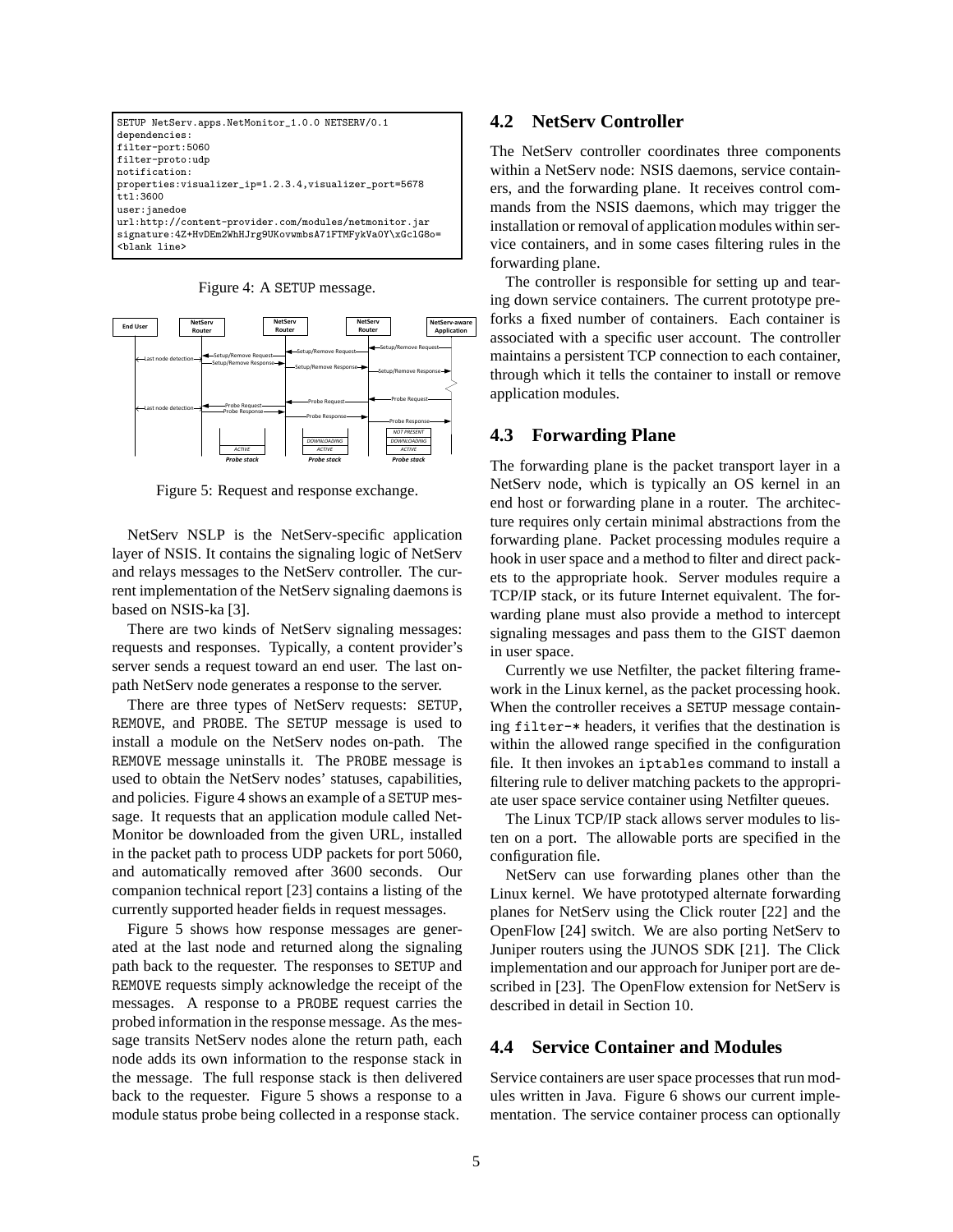

Figure 6: User space service container process.

be run within lxc [2], an OS-level virtualization technology included in the Linux kernel. We defer the discussion of lxc to Section 5.

When the container process starts, the container creates a JVM, and calls an entry point Java function that launches the OSGi framework.

The service container starts with a number of preinstalled modules which provide essential services to the application modules. We refer to the collection of preinstalled modules as the building block layer. The building block layer typically includes system modules, library modules, and wrappers for native functions. System modules provide essential system-level services like packet dispatching. Library modules are commonly used libraries like Servlet engine or XML-RPC. The building block layer can also provide wrappers for native code when no pure Java alternative is available. For example, our ActiveCDN application described in Section 6.1 requires Xuggler [7], a Java wrapper for the FFmpeg video processing library.

The set of modules that make up the building block layer is determined by the node operator. An application module with a specific set of dependencies can discover the presence of the required modules on path using PROBE signaling messages, and then include a dependency header in the SETUP message to ensure the application is only installed where the modules are available. We plan to develop a recommendation for the composition of the building block layer.

The container process uses libnetfilter queue to retrieve a packet, which is then passed to the packet dispatcher, a Java module running inside the OSGi framework. The packet dispatcher then passes the packet to each packet processing application module in turn. This path is depicted by the arrow labeled *forwarded data packets* in Figure 6. We avoid copying a packet when it is passed from C code to Java code. We construct a direct byte buffer object that points to the memory address containing the packet. The reference to this object is then passed to the Java code.

# **5 Security**

In this section, we consider security risks that arise from the fact that multiple service containers belonging to different users coexist in a NetServ node.

*Resource control and Isolation***:** A single user should not be allowed to consume more than his fair share of the system resources such as CPU, memory, disk space or network bandwidth. Furthermore, a user's execution environment must be isolated from the others', in order to prevent intentional or accidental tampering.

*Authentication and Authorization***:** A user's request to install or remove a module must be verified to ensure that it is from a valid user. Installed modules are subject to further restrictions. In particular, a packet processing module must not be allowed to inspect or modify packets belonging to other users.

# **5.1 Resource Control and Isolation**

We have multiple layers of resource control and isolation in the service container. First, because the container is a user space process, we can use the standard Linux resource control and isolation mechanisms, such as nice value, setrlimit(), disk quota, and chroot.

We control the application modules further using Java 2 Security [14]. It provides fine-grained controls on file system and network access. We use them to confine the modules' file system access to a directory, and limit the ports on which the modules can listen. Java 2 Security also allows us to prevent the modules from loading native libraries and executing external commands.

In addition, the container can optionally be placed within  $lxc<sup>3</sup>$ , the operating system-level virtualization technology in Linux. Lxc provides further resource control beyond that which is available with standard operating system mechanisms. We can limit the percentage of CPU cycles available to the container relative to other processes in the host system. Lxc provides resource isolation using separate namespaces for system resources. The network namespace is particularly useful for Net-Serv containers. A container running in lxc can be assigned its own network device and IP address. This allows, for example, two application modules running in separate containers to listen on "\*:80" without conflict. At at the time of this writing, a service container running inside lxc does not support packet processing modules.

NetServ modules also benefit from Java's language level security. For example, the memory buffer containing a packet is wrapped with a DirectByteBuffer object and passed to a module. The DirectByteBuffer

<sup>3</sup> lxc is also referred to as "Linux containers" which should not be confused with NetServ service containers. References to containers throughout this paper mean NetServ service containers.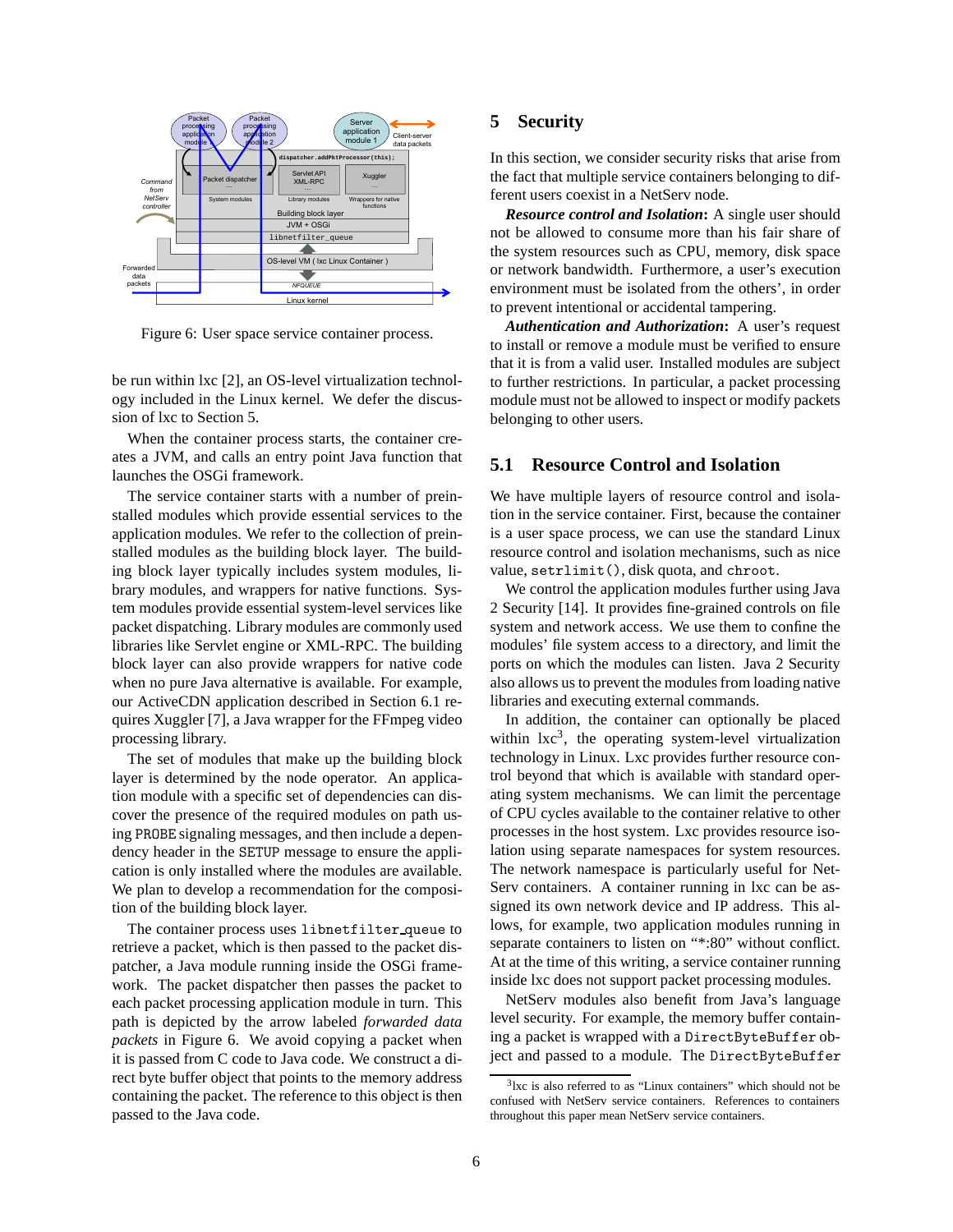is backed by memory allocated in C. However, it is not possible to corrupt the memory by going out-of-bounds since such access is not possible in Java.

# **5.2 Authentication and Authorization**

SETUP request messages are authenticated using the signature header included in each message. Currently, the NetServ node is preconfigured with the public key of each user. When a user sends a SETUP message, it signs the message with a private key, this signature is verified by the controller prior to module installation. The current prototype signs only the signaling message–which includes the URL of the module to be downloaded. The next prototype will implement signing of the module itself. As future work, we plan to develop a third party authentication scheme which will eliminate the need to preconfigure a user's public key. A clearinghouse will manage user credentials and settle payments between content providers and ISPs.

Authorization is required if the SETUP message for an application module includes a request to install a packet filter in the forwarding plane. If the module wants to filter packets destined for a specific IP address, it must be proved that the module has a right to do so. The current prototype preconfigures the node with a list of IP prefixes that the user is authorized to filter.

Our requirement to verify the ownership of a network prefix is similar to the problem being solved in the IETF Secure Inter-Domain Routing working group [6]. The working group proposes a solution based on Public Key Infrastructure (PKI), called *RPKI*. RPKI can be used to verify whether a certain autonomous system is allowed to advertise a given network prefix. We plan on using that infrastructure once it becomes widely available.

We also plan to support a less secure, but simpler verification mechanism that does not rely on PKI. It is based on a reverse routability check. To prove the ownership of an IP address, the user generates a one-time password and stores the password on the server with that IP address. The password is then sent in the SETUP message. Before installing the module, the NetServ controller connects to the server at the IP address, and compares the password included in the SETUP message with the one stored on the server. A match shows that the user of the module has access to the server. The NetServ node accepts this as proof of IP ownership.

## **6 NetServ Applications**

We advocate NetServ as a platform that enables content providers and ISPs to enter into a new economic alliance. In this section, we present four example applications– ActiveCDN, KeepAlive Responder, Media Relay, and



Figure 7: How ActiveCDN works.

Overload Control–which demonstrate economic benefit for both parties.

# **6.1 ActiveCDN**

We developed ActiveCDN, a NetServ application module that implements CDN functionality on NetServenabled edge routers. ActiveCDN brings content and services closer to end users than traditional CDNs. An ActiveCDN module is created by a content provider, who has the full control of the placement of the module. The module can be redeployed to different parts of the Internet as needed. This is in stark contrast to the largely preconfigured topology of existing CDNs.

The content provider also controls the functionality of the module. The module can perform custom processing specific to the content provider, like inserting advertisements into video streams.

Figure 7 offers an example of how ActiveCDN works. When an end user requests video content from a content provider's server, the server checks its database to determine if there is a NetServ node running ActiveCDN in the vicinity of the user. If there is no ActiveCDN node in the vicinity, the server serves the video to the user, and at the same time, sends a SETUP message to deploy an ActiveCDN module on an edge router close to that user. This triggers each NetServ node on-path, generally at the network edge, to download and install the module. Following the SETUP message the server sends a PROBE message to retrieve the IP addresses of the Net-Serv nodes that have successfully installed ActiveCDN. This information is used to update the database of deployed ActiveCDN locations. When a subsequent request comes from the same region as the first, the content provider's server redirects the request to the closest ActiveCDN node, most likely one of the nodes previously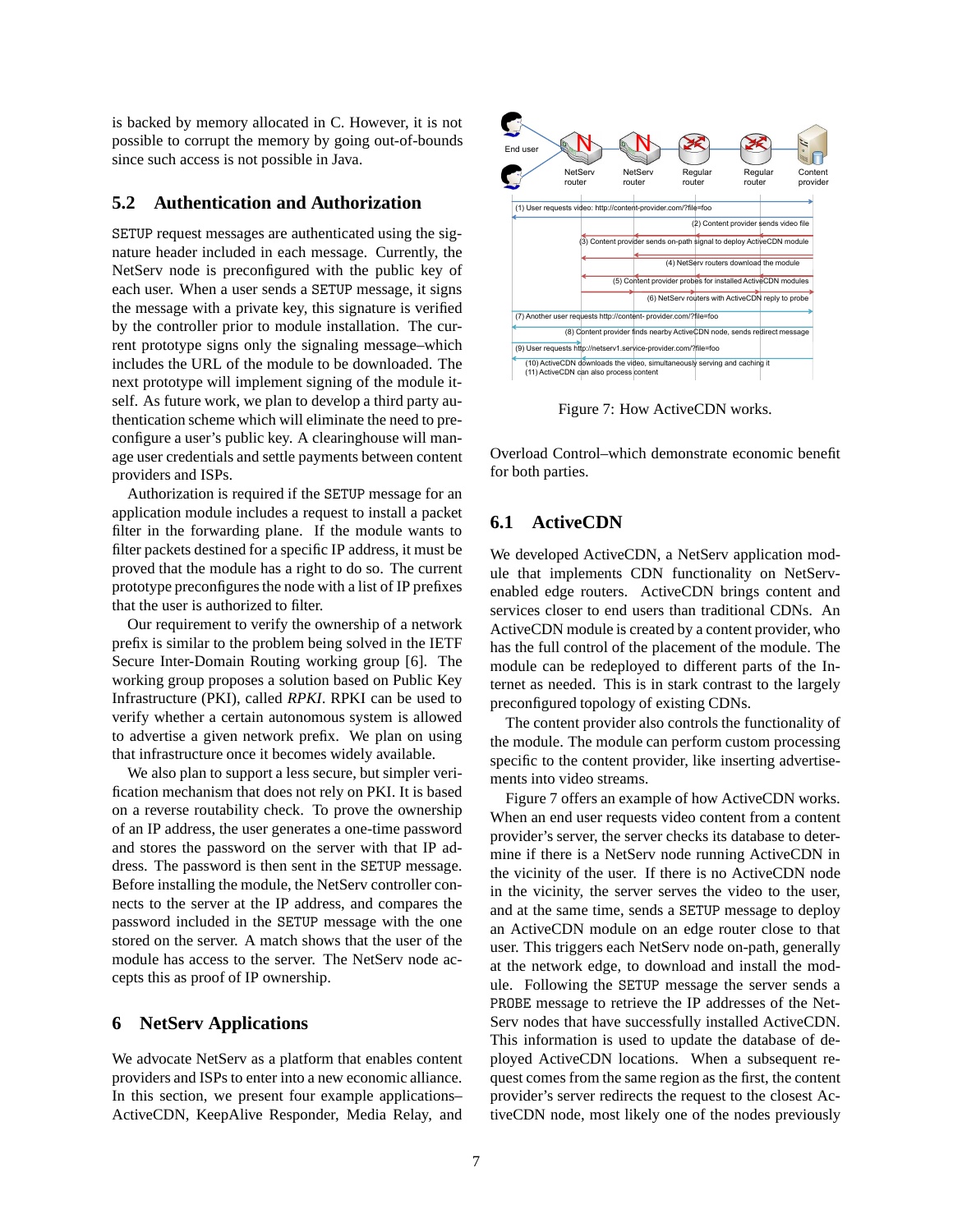

Figure 8: Operation of KeepAlive Responder.

installed. The module responds to the request by downloading the video, simultaneously serving and caching it. The content provider's server can send a REMOVE message to uninstall the module, otherwise the module will be removed automatically after a while. The process repeats when new requests are made from the same region.

### **6.2 KeepAlive Responder**

The ubiquitous presence of Network Address Translators (NATs) poses a challenge to communication services based on Session Initiation Protocol (SIP) [25]. After a SIP User Agent (UA) behind a NAT box registers its IP address with a SIP server, the UA needs to make sure that the state in the NAT box remains active for the duration of the registration. Failure to keep the state active would render the UA unreachable. The most common mechanism used by UAs to keep NAT bindings open is to send periodic keep-alive messages to the SIP server.

The timeout for UDP bindings appears to be rather short in most NAT implementations. SIP UAs typically send keep-alive messages every 15 seconds [9] to remain reachable from the SIP server.

While the size of a keep-alive message is relatively small–about 300 bytes when SIP messages are used for this purpose, which is often the case–large deployments with hundreds of thousand or even millions of UAs are not unusual. Millions of UAs sending a keep-alive every 15 seconds represent a significant consumption of network and server resources. A surprising fact is that the keep-alive traffic can be a bottleneck in scaling a SIP server to a large number of users [9].

Figure 8 shows how NetServ could help offload NAT keep-alive traffic from the infrastructure of Internet Telephony Service Providers (ITSPs). Without the NetServ KeepAlive Responder, the SIP UA behind a NAT sends a keep-alive request to the SIP server every 15 seconds and the SIP server sends a response back. When an NSISenabled SIP server starts receiving NAT keep-alive traffic from a SIP UA, it initiates NSIS signaling in order to find a NetServ router along the network path to the SIP UA. If a NetServ router is found, the router downloads and installs the KeepAlive module provided by the ITSP.

After the module has been successfully installed, it starts inspecting SIP traffic going through the router towards the SIP server. If the module finds a NAT keepalive request, it generates a reply on behalf of the SIP



Figure 9: Operation of NetServ Media Relay.

server, sends it to the SIP UA, and discards the original request. Thus, if there is a NetServ router close to the SIP UA, the NAT keep-alive traffic never reaches the network or the servers of the ITSP; the keep-alive traffic remains local in the network close to the SIP UA.

The KeepAlive Responder spoofs the IP address of the SIP server in response packets sent to the UA. IP address spoofing is not an issue here because the NetServ router is on-path between the spoofed IP address and the UA.

# **6.3 Media Relay**

ITSPs may need to deploy media relay servers to facilitate the packet exchange between NATed UAs. However, this approach has several drawbacks, including increased delay, additional hardware and network costs, and management overhead.

Figure 9 shows how NetServ helps to offload the media relay functionality from an ITSP's infrastructure. The direct exchange of media packets between the two UAs in the picture is not possible. Without NetServ the ITSP would need to provide a managed media relay server. When a NetServ router is available close to one of the UAs, the SIP server can deploy the Media Relay module at the NetServ node.

When a UA registers its network address with the SIP server, the SIP server sends an NSIS signaling message towards the UA, instructing the NetServ routers along the path to download and install the Media Relay module. The SIP server then selects a NetServ node close to the UA, instead of a managed server, to relay calls to and from that UA.

# **6.4 Overload Control**

SIP servers are vulnerable to overload due to the lack of congestion control in UDP. The IETF has developed a framework for overload control in SIP servers that can be used to mitigate the problem [15]. Figure 10 illustrates the scenario. The SIP server under load, referred to as the Receiving Entity (RE), periodically monitors its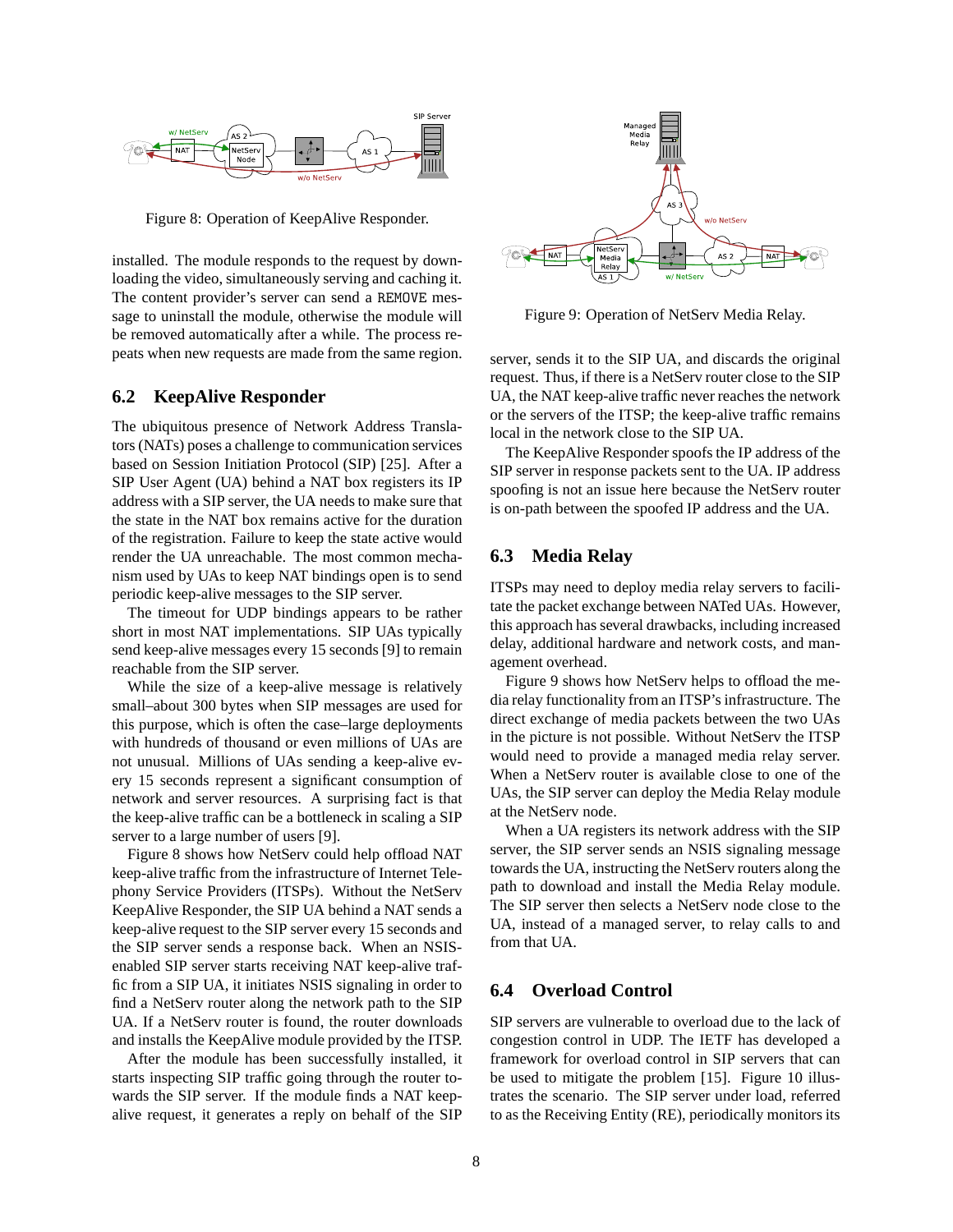

Figure 10: NetServ as SIP overload protection.

load. The information about the load is then communicated to the Sending Entity (SE), which is the upstream SIP server along the path of incoming SIP traffic. Based on the feedback from the RE, the SE then either rejects or drops a portion of incoming SIP traffic.

We implemented a simple SIP overload control framework in NetServ. When the load on the SIP server exceeds a preconfigured threshold, the SIP server starts sending NSIS signals towards the UAs in an attempt to discover a NetServ node along the path and install the SE NetServ module on the node. Once the module is successfully installed, it intercepts all SIP messages going to the SIP server. Based on the periodic feedback about the current volume of traffic seen by the SIP server, the module adjusts the amount of traffic it lets through in real time. The excess portion of incoming traffic is rejected with "503 Service Unavailable" SIP responses.

Without NetServ, an ITSP's options in implementing overload control are limited. The ITSP can put both the SE and the RE in the same network. Such configuration only allows hop-by-hop overload control, in which case excessive traffic enters the ITSP's network before it is dropped by the SE. Since all incoming traffic usually arrives over the same network connection, using different control algorithms or configurations for different sources of traffic becomes difficult.

With NetServ, the ability to run an SE implementation at the edge of the network makes it possible to experiment with control algorithms and configurations for different sources of traffic. Being able to install and remove a NetServ SE module dynamically makes it easy for an ITSP to change the traffic control algorithm. Since the NetServ SE module is installed outside the ITSP's network, excess traffic is rejected before it enters the ITSP's network, protecting not only the SIP server, but also the network connection.

# **7 NetServ on GENI**

GENI [1] is a federation of many existing network testbeds under a common management framework. GENI is comprised of a diverse set of platform resources, which are shared among many experimenters.

NetServ is becoming a resident tool of the GENI infrastructure. NetServ's common execution environment can accelerate development, deployment and testing of experiments. NetServ's Java-based API makes GENI a gentler environment for educational use.



Figure 11: ActiveCDN demo.

We demonstrated NetServ, using two of our sample applications, at the plenary session of the  $9<sup>th</sup>$  GENI Engineering Conference  $(GEC9)$ <sup>4</sup> Figure 11 shows the screenshots from the ActiveCDN demo. The ActiveCDN module performed custom processing on cached content, watermarking a video stream with local weather information of Salt Lake City where the module was installed. We hold NetServ tutorials at GECs since GEC11.

# **8 Discussion**

#### **Reverse data path**

The descriptions of the NetServ applications in Section 6 assumed that the reverse data path is the same as the forward path. On the Internet today, however, this is often not the case due to policy routing.

For ActiveCDN and Media Relay, this is not an issue. The modules only need to be deployed *closer* to the users, not necessarily on the forward data path. The module will still be effective if the network path from the user to the NetServ node has a lower cost than the path from the user to the server.

For KeepAlive Responder and Overload Control, the module must be on-path to carry out its function. However, this is not a serious problem in general. First, Net-Serv routers are located at the network edge. It is unlikely that the reverse path will go through a different edge router. Even in the unlikely case that a module is installed on a NetServ router which is not on the reverse path, if we assume a dense population of users, it is likely that the module will serve some users, albeit not the ones who triggered the installation in the first place. If a module is installed at a place where there is no user to serve, it will time-out quickly.

If a reverse on-path installation is indeed required, there are two ways to handle it. First, the client-side software can initiate the signaling instead of the server. But this requires modification of the client-side software. Second, the server can use round-trip signaling. We implemented TRIGGER signaling message in NetServ NSLP. The server encapsulates a SETUP or PROBE in a

<sup>&</sup>lt;sup>4</sup>The 14-minute demo video is at http://vimeo.com/16474575.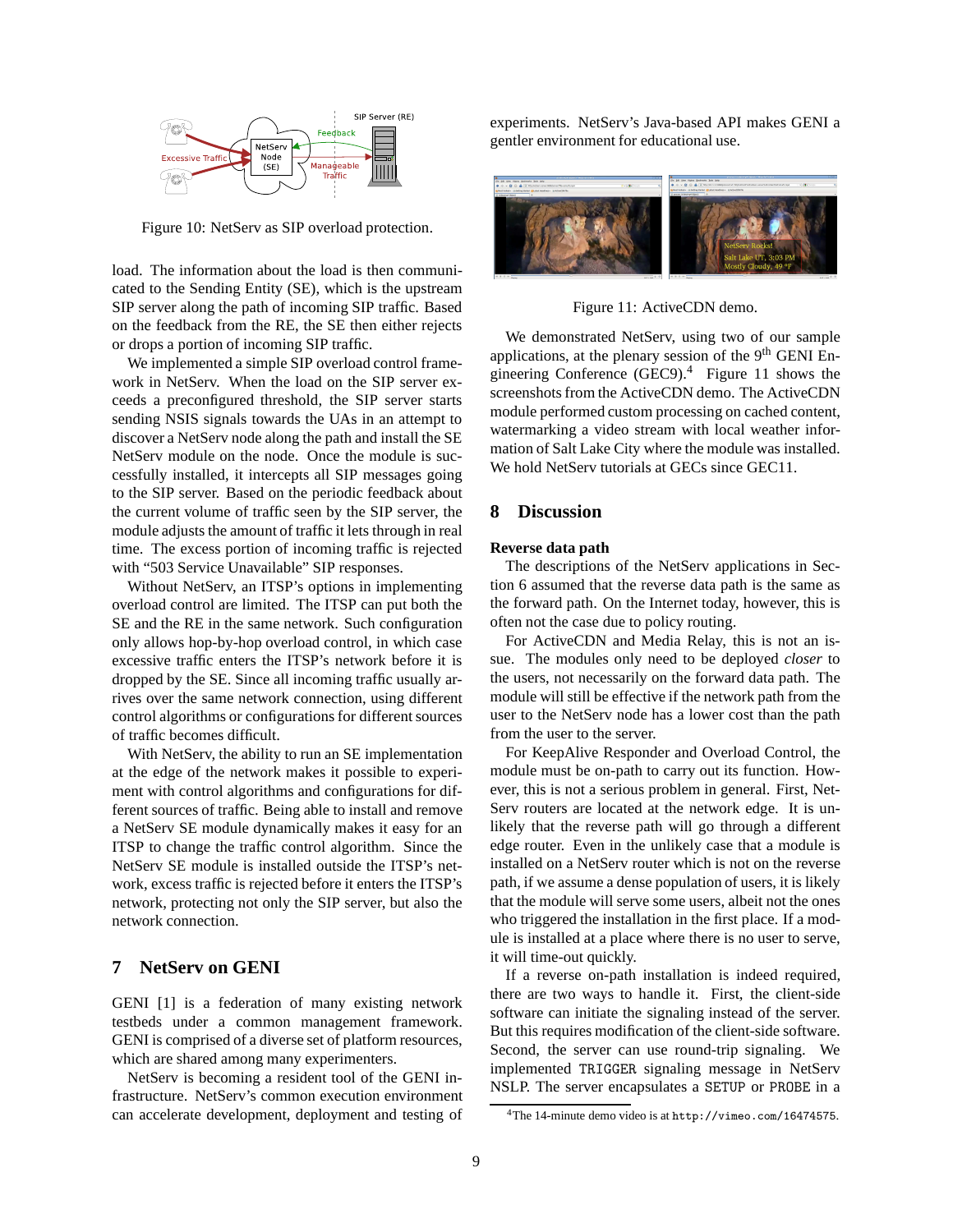TRIGGER, and sends it towards the end user. The last NetServ router on-path creates a new upstream signaling flow back to the server. This approach, however, assumes that the last NetServ node is on both forward and reverse path, and increases the signaling latency.

#### **Off-path signaling**

In addition to on-path signaling, we envision that certain cases of off-path signaling would be useful for some NetServ applications. There is a proposal to extend NSIS to include epidemic signaling [13]. The proposed extension will enable three additional modes of signal dissemination: (1) signaling around the sender (*bubble*), (2) signaling around the receiver (*balloon*), and (3) signaling around the path between the sender and receiver (*hose*). The bubble and balloon modes will be useful for NetServ module deployment within an enterprise environment. The hose mode will be useful for the scenarios where NetServ nodes are not exactly on-path, but a couple of hops away. This mode can mitigate the aforementioned concerns about the divergent reverse path.

# **9 Evaluation**

In this section, we provide evaluation results for our Linux implementation. In particular, we measure the overhead introduced by placing packet processing modules in user space JVM. First, we measure the Maximum Loss Free Forwarding Rate (MLFFR) of a NetServ node with a single service container. We show the overhead associated with each layer in a NetServ node. Second, we perform a microbenchmark measurement to show the delay in each layer. Lastly, we run 100 service containers in a NetServ node and measure the throughput and memory consumption. Our results suggest that while there is certainly significant overhead, it is not prohibitive.

# **9.1 Setup**

Our setup consists of three nodes connected in sequence: sender, router, and receiver. The sender generates UDP packets addressed to the receiver and sends them to the router, which forwards them to the receiver.

All three machines were equipped with a 3.0GHz Intel Dual Core Xeon CPU, 4 x 4GB DDR2 RAM, and an Intel Pro/1000 Quad Port Gigabit Ethernet adapter connected on PCIe x 4 bus which provided 8Gb/s maximum bandwidth. All links ran at 1Gb/s. We disabled Ethernet flow control which allowed us to saturate the connection.

For the sender and receiver, we used a kernel mode Click router version 1.7.9 running on a patched 2.6.24.7 Linux kernel. The Ethernet driver was Intel's igb version 1.2.44.3 with Click's polling patch applied. For the router, we used Ubuntu Linux 10.04 LTS Server Edition 64bit version, with kernel version 2.6.32-27-server, and the igb Ethernet driver upgraded to 2.4.12 which supports the New API (NAPI) in the Linux kernel.

# **9.2 Results**

We measured the MLFFRs of six different configurations of the router. Each configuration adds a layer to the previous one, adding more system components through which a packet must travel.

Configuration 1 is the plain Linux router we described above. This represents the maximum attainable rate of our hardware using a Linux kernel as a router.

Configuration 2 adds Netfilter packet filtering kernel modules to configuration 1. This represents a more realistic router setting than configuration 1 since a typical router is likely to have a packet filtering capability. This is the base line that we compare with the rest of the configurations that run NetServ.

Configuration 3 adds the NetServ container, but with its Java layer removed. The packet path includes the kernel mode to user mode switch, but does not include a Java execution environment.

The packet path for configuration 4 includes the full NetServ container, which includes a Java execution environment. However, no application module is added to the NetServ container.

Configuration 5 adds NetMonitor, a simple NetServ application module with minimal functionality. It maintains a count of received packets keyed by a 3-tuple: source IP address, destination IP address, and TTL.

Configuration 6 replaces NetMonitor with the Keep-Alive module described in Section 6.2. KeepAlive examines incoming packets for SIP NOTIFY requests with the keep-alive Event header and swaps the source and destination IP addresses. For the measurement, we disabled the address swapping so that packets can be forward to the receiver. This test represents a NetServ router running a real-world application module.

Figure 12(a) shows the MLFFRs of five different router configurations. The MLFFR of configuration 1 was 786kpps, configuration 2 was 641kpps, configuration 3 was 365kpps, configuration 4 was 188kpps, and configuration 5 was 188kpps.

The large performance drop between configurations 2 and 3 can be explained by the overhead added by a kernel-user transition. The difference between configurations 3 and 4 shows the overhead of Java execution. There is almost no difference between configurations 4 and 5 because the overhead of the NetMonitor module is negligible.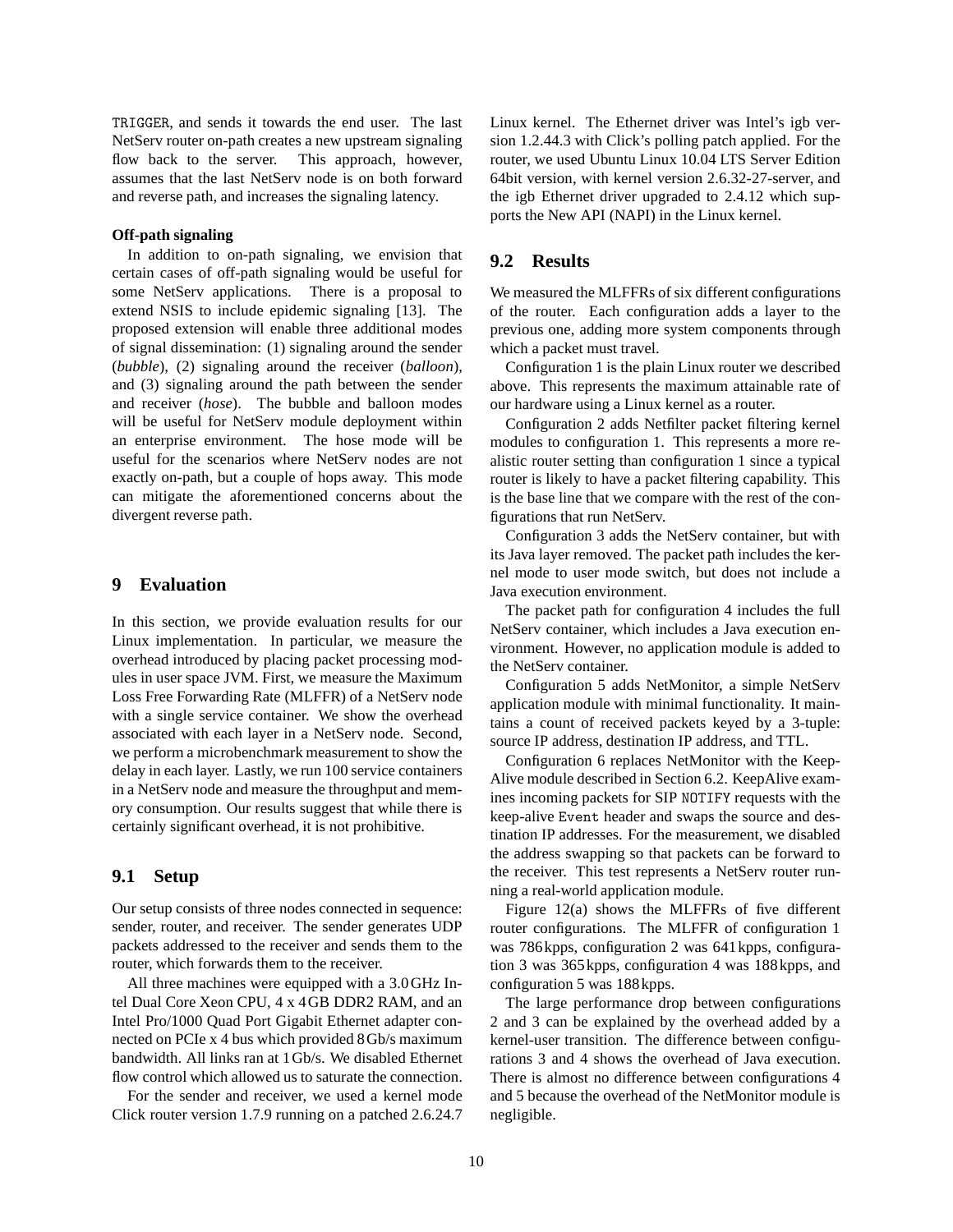

(b) Configuration 1 to 6 with 340B packets.

Figure 12: Forwarding rates of the router with different configurations.

The dips in the curves for configurations 3 through 5 are the result of switching between the interrupt and polling modes of the NAPI network driver in Linux. See our technical report [23] for details.

Figure 12(b) shows the repeated measurement but with 340B packets, in order to compare them with configuration 6. For configuration 6, we created a custom Click element to send SIP NOTIFY requests, which are UDP packets. The size of the packet was 340B, and we used the same SIP packets for configurations 1 through 5.

The MLFFR of configuration 1 was 343kpps, configuration 2 was 343kpps, configuration 3 was 213kpps, configuration 4 was 117kpps, configuration 5 was 111kpps, and configuration 6 was 71kpps.

There was no difference between the performance of configurations 1 and 2. The difference between configurations 2 and 3 is due to the kernel-user transition. The difference seen between configurations 3 and 4 is due to Java execution overhead. Both of these were previously seen above. Again, there is almost no difference between configurations 4 and 5. The difference between configurations 5 and 6 shows the overhead of KeepAlive beyond NetMonitor. There is a meaningful difference between the modules because the KeepAlive module must do deep packet inspection to find SIP NOTIFY messages, and further, we made no effort to optimize the matching algorithm.

Figure 13 shows our microbenchmark result. It compares delays as a packet travels through each layer in a NetServ node. The first bar shows only the delay in Linux kernel (configuration 1 in our MLFFR graphs), the second bar adds the delay from the kernel packet filter (configuration 2), and the third bar shows the delays in all layers up to the KeepAlive module (configuration 6). The second bar represents the delay experienced by packets transiting a NetServ node without being processed by a module. We note that the additional overhead



Figure 13: Microbenchmark.

compared to the first bar, plain Linux forwarding, is very small. The third bar, representing the full packet processing overhead, shows a significant amount of delay, as expected.

The overhead is certainly significant. Packets processed by the KeepAlive module achieve only 20% of throughput and incur 92microsecond delay, compared to unprocessed packets. However, we make a few observations in our defense. The KeepAlive throughput of 71kpps is on par with the average traffic experienced by a typical edge router [8]. Our tests were performed on modest hardware, and more importantly, a packet processing module would only be expected to handle a small fraction of the total traffic. Our Linux implementation, thus, is quite usable in low traffic environments. And, as we argued before, the OpenFlow extension in Section 10 provides a solution for high traffic environments.

Lastly, we observe the behavior of a NetServ node running many containers. Incoming traffic is equally distributed to each container. Figure 14 shows the total throughput and memory consumption as we increase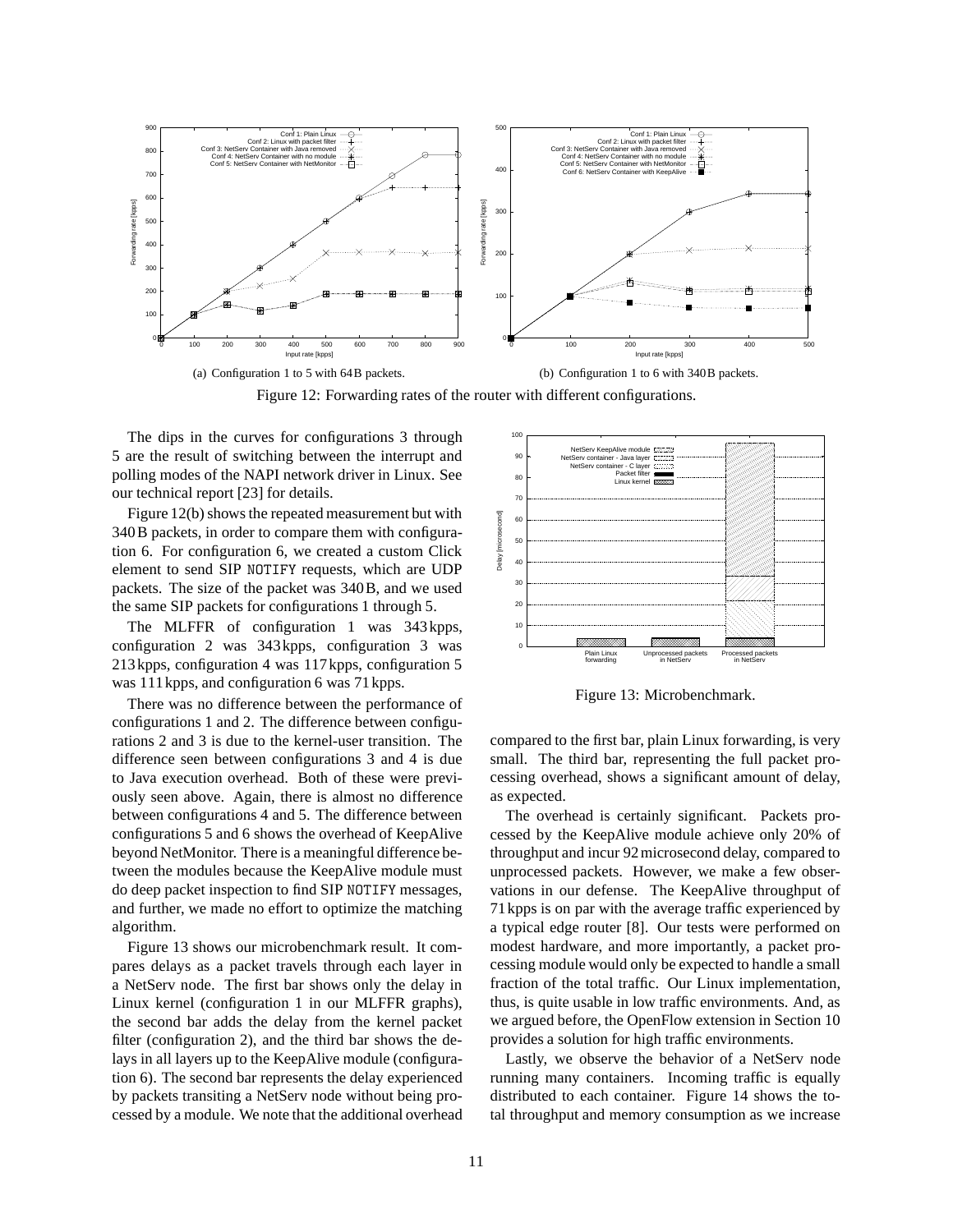

Figure 14: NetServ node with many containers.

the number of containers in a NetServ node. The total throughput gradually decreases, indicating the overhead of running many containers. The line labeled "peak throughput" is the maximum throughput reported just before the NetServ node started experiencing packet loss as the input rate increased. The line labeled "throughput at saturation" is the throughput when it plateaued against the increasing input rate. The overhead of running many containers, again, exacerbates the difference. Memory consumption is proportional to the number of containers. Each container consumes about 110MB when the KeepAlive module is busy processing packets at the peak throughput. Each container contains a JVM, OSGi framework, and a collection of building block modules. Figure 14 shows that a NetServ node scales reasonably well as we increase the number of containers in it.

# **10 OpenFlow Extension**

The Linux-based implementation that we described in the previous section has a limitation in terms of performance. Multiple layers present in our execution environment introduce significant overhead when a packet is subject to DPI, as our evaluation will show in Section 9. A more serious limitation is the fact that the scalability is limited to a single Linux box, even when no packet processing is performed. In general, a general-purpose PC cannot match the forwarding performance of a dedicated router. This makes our Linux implementation unsuitable for high traffic environment.

We can address this limitation by offloading the forwarding plane onto a physically separate hardware element, capable of forwarding packets at line rate. The hardware device must also provide dynamically installable packet filtering hooks, so that the packets that need to be processed by NetServ modules can be routed appropriately to one or more NetServ nodes which are attached to the hardware device.



Figure 15: How OpenFlow works.

The OpenFlow programmable switch architecture provides exactly the capabilities that we need. In this section, we briefly explain the OpenFlow architecture, and describe our prototype implementation of the OpenFlow extension of NetServ. At the time of this writing, the prototype is at an early stage where we have proved that our approach works. We expect to have a beta release by the time this paper is published.

# **10.1 OpenFlow Overview**

An OpenFlow switch [24] is an Ethernet switch with its internal flow table exposed via a standardized interface to add and remove flow entries. The OpenFlow Controller (OFC), typically a software program running on a remote host, communicates with the switch over a secure channel using the standard OpenFlow Protocol. An entry in the flow table defines a mapping between a set of header fields–MAC/IP addresses and port numbers, for example–and one or more associated actions, such as dropping a packet, forwarding it to a particular port on the switch, or even simple modifications of header fields. When a packet arrives at an OpenFlow switch, the switch looks up the flow table. If an entry matching the packet header is found, the corresponding actions are performed. If no entry matches the packet header, the packet is sent to the remote OFC, which will decide what to do with the packet, and also insert an entry into the switch's flow table so that subsequent packets of the same flow will have a matching entry.

Figure 15 illustrates this process. (1) A packet destined for 10.0.0.1 arrives at an OpenFlow switch, which contains no matching entry in its flow table. (2) A PacketIn message is sent to the OFC. The OFC, after consulting its routing table, determines the switch port to which the incoming packet should be output. (3) The OFC sends a FlowMod command to the switch to add a flow table entry. (4) The command also include an instruction to forward the incoming packet, which has been sitting in a queue waiting for the verdict from the OFC. The packet goes out to the destination. (5) All subsequent packets destined for 10.0.0.1 match the new flow table entry, so the packets are forwarded by the hardware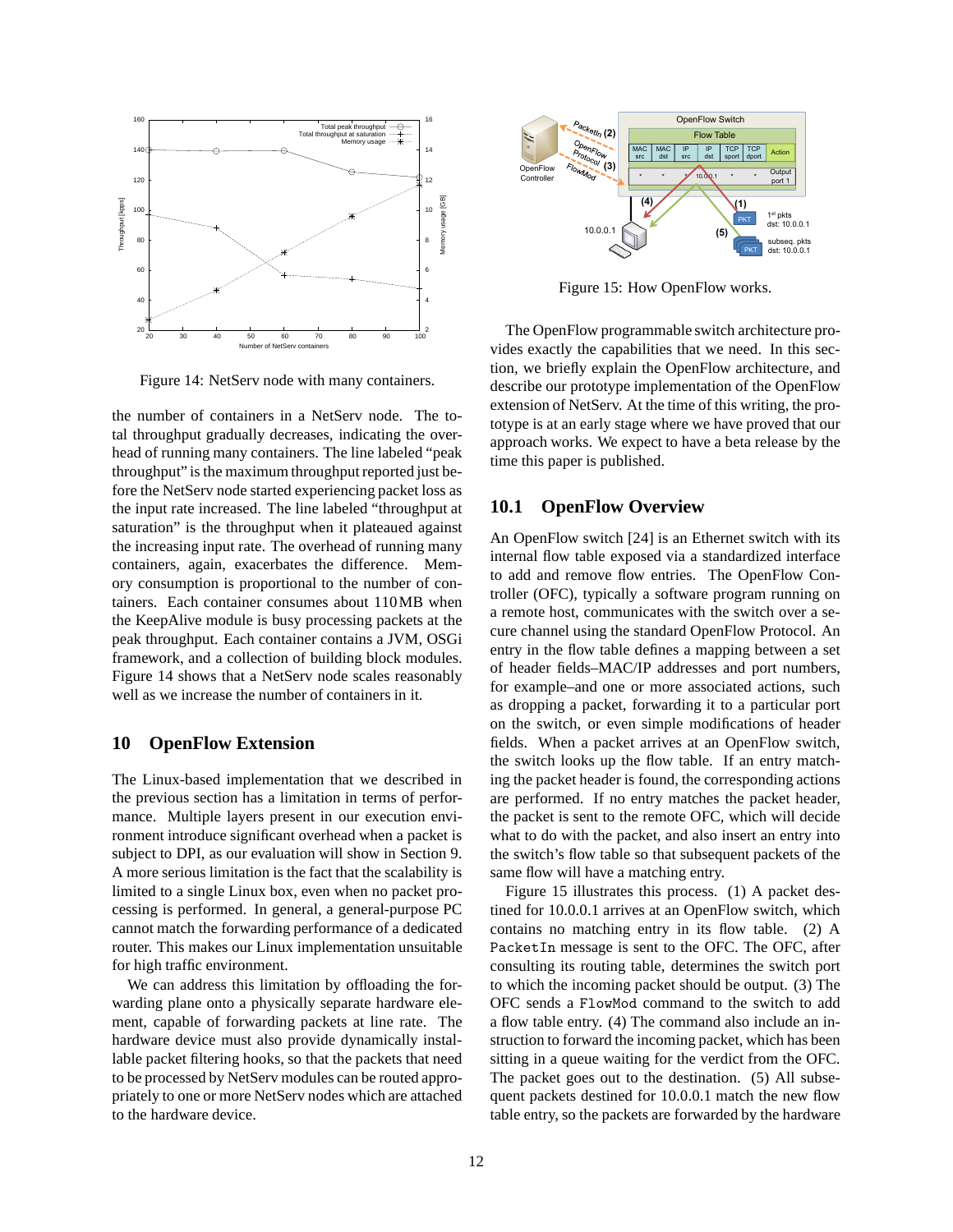

Figure 16: NetServ with OpenFlow extension.

switch at line rate without incurring the overhead of making a round trip to OFC.

# **10.2 NetServ on OpenFlow**

NetServ on OpenFlow integrates the two technologies in two ways. First, one or more NetServ nodes are attached to an OpenFlow switch. From NetServ's point of view, the OpenFlow switch provides a common forwarding plane for multiple NetServ nodes. From OpenFlow's point of view, the NetServ nodes are external packet processing devices. (The OpenFlow paper [24] envisions such devices based on NetFPGA.)

Second, the OpenFlow Controller (OFC) is now implemented as a NetServ module. As such, the OFC can be dynamically installed, updated, or moved to another node. Furthermore, there can be many OFCs, one per user, or even one per application. In conjunction with FlowVisor–a special purpose OFC that acts as a transparent proxy for a group of OFCs–NetServ-based OFCs will open up interesting possibilities like an in-network service that reconfigures network topology as needed. Further exploration is planned as future work.

Figure 16 shows what happens when a packet destined for 10.0.0.1 is being processed by a NetServ node attached to an OpenFlow switch. First of all, the OFC running in NetServ sends a proactive FlowMod command to direct all NSIS signaling messages to the Net-Serv controller. (1) When the NetServ controller receives a SETUP message–thanks to the proactive flow table entry–it installs the requested packet processing application module. In addition, the NetServ controller tells the OFC that an application module has requested a packet filter, and the OFC remembers the fact in preparation for incoming packets, but it does not add a flow table entry at this point. (2) A packet matching the filtering rule of the NetServ application arrives. There is no flow table entry for it, so it goes to the OFC. The OFC in NetServ, before it begins its usual OFC work of consulting its routing table, notices that the packet matches the application filtering rule that the NetServ controller has told the OFC earlier. (3) The OFC translates the NetServ application's packet filter into a flow table entry, and injects it into the OpenFlow switch so that the packet will be routed to the NetServ node. (4) The packet is delivered to the NetServ node, and then to the appropriate application module. (5) After processing the packet, the NetServ node sends it back to the switch. At that point, however, the packet must go back to the OFC, so that it can find its switching destination. When the OFC sees the packet the second time around, it knows that it has been processed by a NetServ module (from the input switch port), so it goes straight to the normal OFC work of consulting its routing table. (6) The OFC injects another flow table entry in order to output the packet. (7) The packet goes to the destination. (8) Subsequent packets matching the NetServ application's filtering rule are now routed directly to the NetServ node without going to the OFC first (because of the flow table entry added in step (3).) (9) And when those subsequent packets come back from the NetServ node to the switch, there is the flow table entry added in step (6) to guide them to the correct output port.

Having a separate hardware-based forwarding plane eliminates the performance problem for the packets that do not go through a NetServ node. For the packets that need to go through NetServ, the OpenFlow extension does not reduce individual packet processing time, but we can increase the throughput by attaching multiple NetServ nodes. Different flows can be assigned to different NetServ nodes, or depending on applications, a single flow can use multiple NetServ nodes.

# **11 Related Work**

Many earlier programmable routers focused on providing modularity without sacrificing forwarding performance, which meant installing modules in kernel space. Router Plugins [11], Click [22], PromethOS [20], and Pronto [18] followed this approach. As we noted before, NetServ runs modules in user space.

LARA++ [26] is similar to NetServ in that the modules run in user space. However, LARA++ focuses more on providing a flexible programming environment by supporting multiple languages, XML-based filter specification, and service composition. It does not employ a signaling protocol for dynamic code installation.

The Million Node GENI project [5], which is a part of GENI, provides a peer-to-peer hosting platform using Python-based sandbox. An end user can contribute resources from his own computer in exchange for the use of the overlay network. The Million Node GENI focuses on end systems rather than in-network nodes.

Google Global Cache (GGC) [16] refers to a set of caching nodes located in ISPs' networks, provid